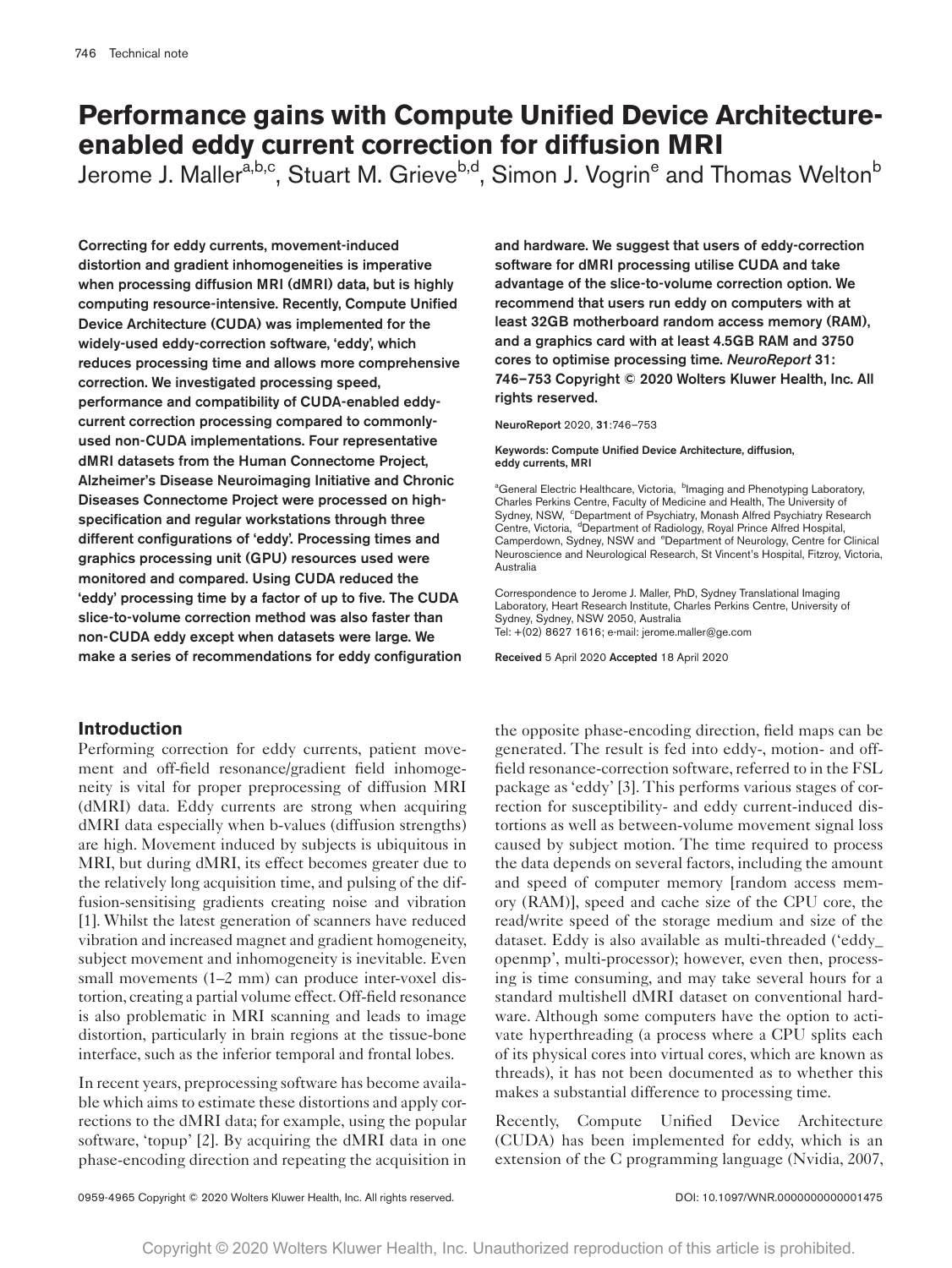CUDA Technology; [http://www.nvidia.com/CUDA\)](http://www.nvidia.com/CUDA). Using CUDA, the user can utilise parallel computing power on an Nvidia graphics card. The number of CUDA cores, their speed, the amount and speed of memory on the graphics card and the memory bandwidth are contributing factors to this. The most recent version of the CUDA-enabled eddy correction software also offers an option for intra-volume (slice-to-volume) correction. That is, it aims to realign slices within a single volume affected by motion artefacts. It has been shown that this approach can estimate motion with greater accuracy, and parameters derived from the data (e.g. fractional anisotropy) are estimated more accurately when data have been corrected in this way [\[4](#page-6-3)]. Andersson *et al.* [\[4](#page-6-3)] also demonstrated that, when corrected with the slice-to-volume approach, datasets with various amounts of motion have a smaller disparity in fidelity, and this was recently validated using an automated quality control framework [\[5](#page-7-0)]. However, it is not currently known the extent to which CUDA reduces eddy correction processing time and under what conditions.

We therefore aimed to investigate the speed, performance and compatibility of CUDA-enabled eddy current correction. Specifically, we aimed to understand the impact of the type of input dataset, the type of hardware on which it is run and the configuration of the software. We test four different widely-used datasets which were selected to represent common acquisition schemes. We implemented our methods on both a computer at the high-end of performance for a single machine, and on a conventional computer. Finally, we tested multi-processor, CUDA and slice-to-volume configurations of eddy to gauge the performance gains and value of each relative to the processing time.

# **Materials and methods Subjects**

For two datasets, a 42-year-old male subject who had no history of a psychiatric, neurological or cardiac disorder and no contraindication to MRI scanning underwent MR imaging at Macquarie Medical Imaging, Sydney, NSW, Australia, as part of the Chronic Diseases Connectome Project (CDCP). The study has Institutional Ethics approval (from the Macquarie University Human Research Ethics Committee for Medical Sciences, ID number 5201500943) and the subject provided informed consent. All methods were performed in accordance with the relevant guidelines and regulations. Two other datasets were drawn from the ADNI project (ID003.S.4900, 59-year-old female, control subject), and from the HCP project (ID100307, 27-year-old female, control subject).

## **Image acquisition**

Data from the CDCP study were acquired using a General Electric MR750w scanner (GE Healthcare, Milwaukee, Wisconsin, USA) with a Nova 32-channel

brain coil (Nova Medical). Anterior commissure-posterior commissure aligned scans were acquired: spin-echo DTI EPI pulse sequence comprising three shells  $(b =$ 700, 20 directions, b = 1000, 45 directions, b = 2800, 75 directions;  $TR = 4323$  ms,  $TE = 91.8$  ms,  $FOV = 256$  mm, matrix =  $128 \times 128$ , voxel dimensions = 2 mm isotropic) with eight interleaved  $b = 0$  volumes, referred to as dataset 1. We then extracted the outer shell  $(b = 2800)$  for a second dataset (with five  $b = 0$  volumes at the beginning and three interleaved, i.e. one after every 20 diffusion volumes), referred to as dataset 2. Acceleration factor of two and multiband factor of three (resulting in 66 slices per volume) was used for the dMRI session. A further diffusion-weighted sequence was also acquired (six directions) with a reverse phase-encoded (blipped) non-diffusion weighted  $(b = 0)$  volume and a phase offset applied to each multiband component.

Data from the ADNI2 project were acquired on a General Electric Signa HDxt 3T scanner (GE Healthcare) with an eight-channel head coil (TR =  $13\,000$  ms, TE =  $68.4$  ms, matrix =  $128 \times 128$  interpolated to  $256 \times 256$ , 60 slices, slice thickness = 2.7 mm, in-plane =  $1.37 \times 1.37$  mm, 41 unique diffusion directions, b-value = 1000, in-plane acceleration = 2) and five bzero volumes at the beginning. This will be referred to as dataset 3.

Data from the HCP project were acquired on a Siemens 3T Connectom scanner with a 32-channel head coil. Three separate acquisitions were merged into a single dataset to yield 273 unique diffusion directions comprising three interleaved b-values (1000, 2000, 3000) with 16 bzero interleaved volumes, 111 slices per volume, slice thickness =  $1.25$  mm, in-plane =  $1.25 \times 1.25$  mm.  $FA = 78$ ,  $TR = 5520$  ms,  $TE = 89.5$  ms,  $FOV = 210$  mm, matrix =  $144 \times 168$ , multiband factor = 3, GRAPPA = 2. Additionally, a reverse phase-encoded (blipped) non-diffusion weighted (bzero) volume was acquired. This HCP dataset will be referred to as dataset 4.

## **Image analysis**

We processed the data using FSL version 6.0 (FMRIB Software Library, Oxford, UK). Data were first converted from DICOM to NIFTI format using dcm2nii [\(https://](https://people.cas.sc.edu/rorden/mricron/dcm2nii.html) [people.cas.sc.edu/rorden/mricron/dcm2nii.html](https://people.cas.sc.edu/rorden/mricron/dcm2nii.html)),  $a b = 0$ image was extracted from the main dMRI dataset and from the blipped dataset, and merged into a single file, a brain mask and the acquisition parameters file were created and processed in 'topup'. After this, the data were processed through MRtrix3 using dwidenoise [\[6](#page-7-1)], mrdegibbs [\[7](#page-7-2)], and dwibiascorrect [\[8](#page-7-3)], Dataset 1 was 640.2MB, dataset 2 was 367.7MB, dataset 3 was 723.5MB, and dataset 4 was 3.1GB. These were then processed using eddy\_openmp, eddy\_CUDA without and with slice-tovolume correction. For each run of eddy\_openmp and eddy\_cuda, the command 'time' was included to record the processing time. For dataset 1: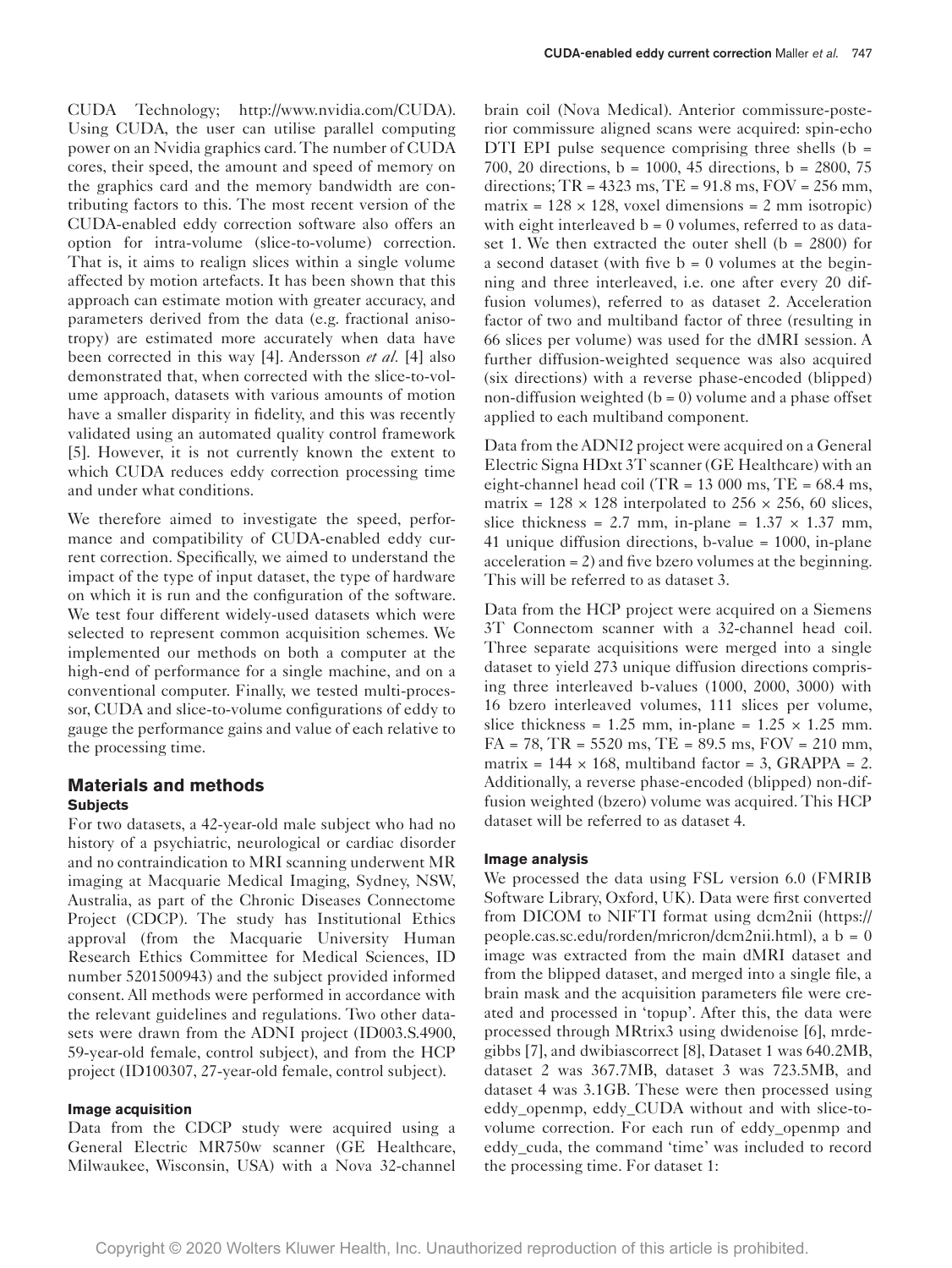### **openmp**

time eddy\_openmp --imain=dwi.nii --mask=nodif\_brain\_ mask --index=index148.txt --acqp=acqparams 148. txt --bvecs=bvec.bvec --bvals=bval.bval --fwhm=0 --topup=topup\_b0\_blips --flm=quadratic --out=eddy\_ unwarped\_images\_openmp -v

# **CUDA volume-to-volume**

time eddy\_cuda9.1 --imain=dwi.nii --mask=nodif\_brain\_ mask --index=index148.txt --acqp=acqparams\_148. txt --bvecs=bvec.bvec --bvals=bval.bval --fwhm=0 --topup=topup\_b0\_blips --flm=quadratic --out=eddy\_ unwarped\_images\_cuda -v

## **CUDA slice-to-volume**

time eddy\_cuda9.1 --imain=dwi.nii --mask=nodif\_brain\_ mask --index=index148.txt --acqp=acqparams 148. txt --bvecs=bvec.bvec --bvals=bval.bval --fwhm=0 --topup=topup b0 blips --flm=quadratic -- out=eddy unwarped\_images\_cuda\_mporder6 --mporder=6 -v

For dataset 2, the commands above were modified (imain=dwi\_85.nii, acqp=acqparams\_85.txt, bvecs=bvec85.bvec, bvals=bval85.bval), and for the ADNI and HCP data, these files were generated to end in 46 and 288, respectively. On computer 2, the above commands were changed so that eddy cuda9.1 was replaced with eddy\_cuda8.0.

To gauge GPU usage to determine the amount of GPU RAM and number of cores used, we used the following command to produce a running log every second:

nvidia-smi dmon -i 0 -s mu -d 1 -o TD >> cuda\_resources. txt

To determine the extent to which hyperthreading could reduce processing time we ran every command twice: once with CPU hyperthreading and once without.

We used two computers for image processing: one had Ubuntu Linux 18.04 LTS (computer 1) and the other with 16.04 LTS (computer 2), to assess three implementations of eddy (eddy\_openmp, eddy\_CUDA without intra-volume correction, eddy\_CUDA with intra-volume correction). Computer specifications are listed in [Table 1](#page-2-0).

## **Results**

Processing time was highly dependent on the input dataset size, the available computing resources ([Table 1](#page-2-0)) and the chosen configuration of eddy ([Table 2](#page-3-0)). For example, among all tests performed, processing time ranged from 5 minutes (in dataset 3, using eddy CUDA on computer 1) to >7 hours (in dataset 4, using eddy CUDA slice-tovolume on computer 2).

We first compared processing times between the smallest and largest publicly available datasets (ADNI and HCP, datasets 3 and 4, being 723 and 3100 MB, respectively), to investigate the impact of file size ([Figs. 1](#page-4-0) and [2\)](#page-4-1). As expected, this was large: using the same eddy CUDA volume-to-volume processing pipeline, the processing time for dataset 4 was 441% longer on computer 1 (9:38 in dataset 3 compared to 52:08 in dataset 4) and 900% longer on computer 2 (33:38 in dataset 3 compared to 201:05 in dataset 4). This corresponds to the difference in input file size, with dataset 4 being 328% larger than dataset 3, but implies greater gains in processing time are achieved on higher-specification hardware relative to size.

We then investigated the effect of slice-to-volume correction compared to the standard volume-to-volume correction. We found a consistent increase in processing time by a factor of 1.45–2.74. For example, using computer 1, slice-to-volume correction increased processing times relative to using volume-to-volume correction by 203% (13:04–39:24), 274% (5:13–19:31), 145% (9:38–23:34), and 160% (52:08–135:45), for datasets 1–4, respectively. The same tests on computer 2 yielded 200, 225, 205, and 234% longer processing times.

When comparing the effect of the computer hardware used, we found that, for volume-to-volume correction, computer 1 was 341, 401, 182, and 386% faster than computer 2 for datasets 1–4, respectively. When performing slice-to-volume correction, a similar magnitude of difference was observed ([Table 2\)](#page-3-0). When measuring the number of GPU cores recruited during processing, we found that, on computer 1 with the HCP dataset (dataset 4), up to 3750 cores were used most of the time with slice-tovolume eddy and only 1590 with volume-to-volume processing ([Figs. 3](#page-5-0) and [4](#page-5-1)). Computer 2 consistently used a greater proportion of its available cores. When processing

#### <span id="page-2-0"></span>Table 1 Computer components

| Computer               | CPU                                            | RAM             | GPU                                            | <b>HDD</b>              |
|------------------------|------------------------------------------------|-----------------|------------------------------------------------|-------------------------|
| 1 (Custom)             | Intel $7820x$ (3.6 GHz, 8 cores = $28.8$ GHz), | 128GB, PC4-3200 | GV100 (32 GB HBM2 RAM, 5120                    | 1TB M.2 SSD (read/      |
| $MB = GA-X299$         | max turbo frequency $=$ 4.30 GHz               |                 | cores, 4096-bits memory interface              | write speed of          |
| $FSB = 2066$           | $(x8 = 34.4 \text{ GHz})$ , 11 MB L3 cache,    |                 | width, 870 GB/s memory bandwidth,              | 3500/2500 MB/s)         |
| $Chipset = Intel X299$ | memory bandwidth = $85$ GB/s                   |                 | PCI-express 3.0)                               |                         |
| 2 (HP Z800)            | Intel x5650 x2 (2.66 GHz, 12 cores = $31.92$   |                 | 48GB, PC3-10600U/ Quadro K1200 (4GB GDDR5 RAM, | 4TB SAS (read/write     |
| $MB = Z800$            | $GHz$ ), max turbo frequency = 3.07 $GHz$      | DDR1333)        | 512 cores, 128-bit memory interface,           | speeds of approximately |
| $FSB = 1333 MHz$       | $(x12 = 36.84)$ , 12MB L3 cache, memory        |                 | 80 GB/s memory bandwidth, PCI-                 | 500 MB/s)               |
| $Chipset = Intel 5520$ | bandwidth $=$ 32 GB/s                          |                 | express 2.0)                                   |                         |

CPU, central processing unit; GPU, graphics processing unit; HDD, hard disk drive; RAM, random access memory.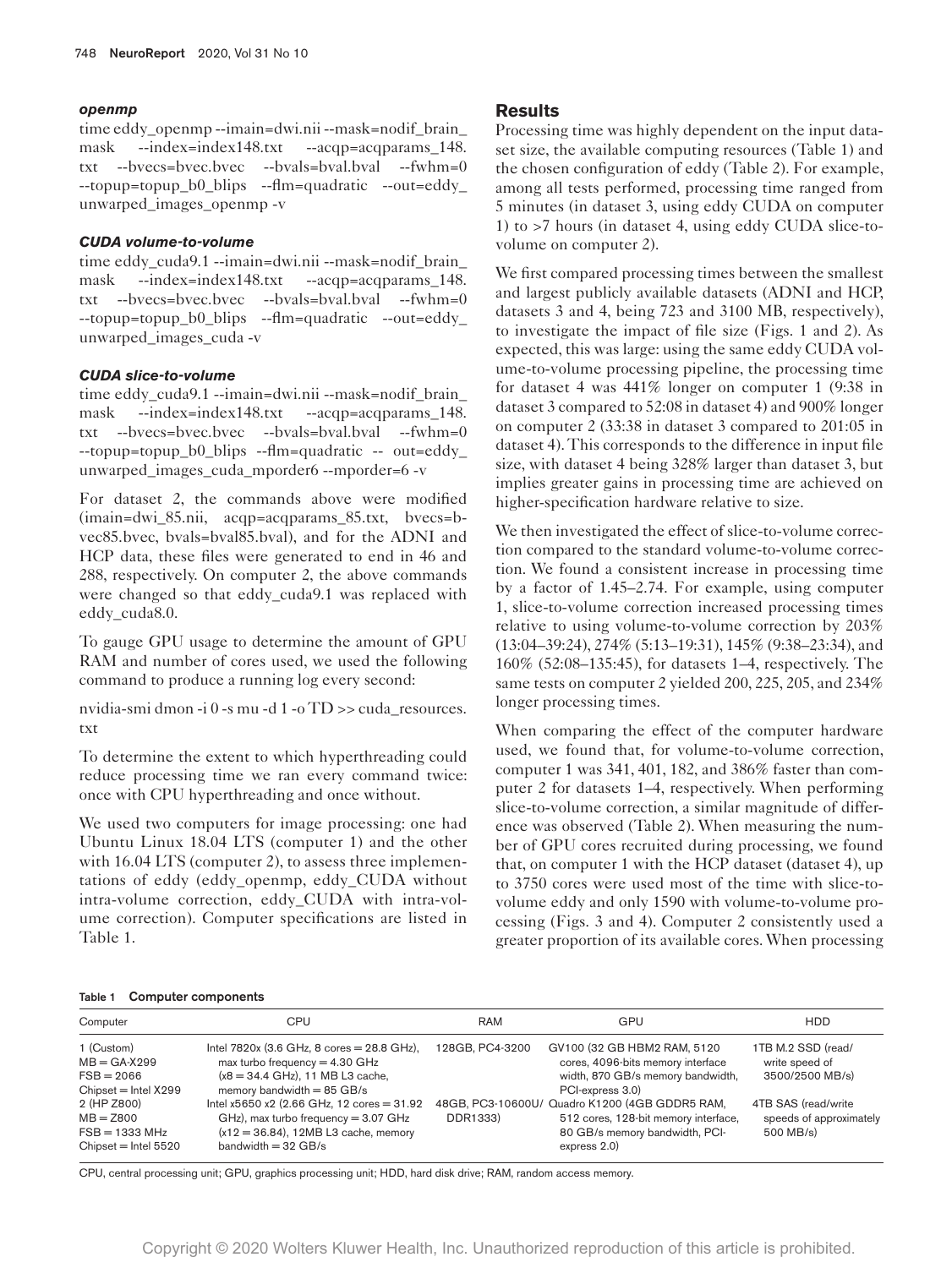#### <span id="page-3-0"></span>Table 2 Processing time

|                                          |                | eddy_openmp                                         |                                                                                             | eddy_cuda                                                     |                                    |                                        |                                         |                                                                                                                        |
|------------------------------------------|----------------|-----------------------------------------------------|---------------------------------------------------------------------------------------------|---------------------------------------------------------------|------------------------------------|----------------------------------------|-----------------------------------------|------------------------------------------------------------------------------------------------------------------------|
| <b>PC</b>                                | Data           | Time (m:s)                                          | Max MD RAM Minus 2.7GB<br>for PC 1, Minus 2.2GB for<br>just eddy_openmp on PC 2             | Time (m:s)                                                    | Max GPU Max MD<br>RAM <sup>a</sup> | <b>RAM</b>                             | Mean (SD) %<br><b>GPU</b> cores<br>used | Times faster<br>compared to openmp                                                                                     |
|                                          | $\mathbf{1}$   |                                                     |                                                                                             |                                                               |                                    |                                        |                                         |                                                                                                                        |
| 1 (with<br>hyperthreading)               |                | 52:11                                               | 5.5GB (2.8GB openmp)                                                                        | 13:04                                                         | 1608MB                             | 1.8GB                                  | 31.6 (25.3)                             | $3131s/784s = 3.99$                                                                                                    |
| <b>SV</b>                                |                |                                                     |                                                                                             | 39:24                                                         | 1623MB                             | 1.8GB                                  | 39.7 (19.1)                             | $3131/2364 = 1.32$                                                                                                     |
|                                          | $\overline{2}$ | 24:22                                               | 4.2GB (1.5GB openmp)                                                                        | 5:13                                                          | 1988MB                             | 1.1GB                                  | 26.9 (22.2)                             | $1462/313 = 4.67$                                                                                                      |
| <b>SV</b>                                |                |                                                     |                                                                                             | 19:31                                                         | 1982MB                             | 1.1GB                                  | 35.0 (20.2)                             | $1462/1171 = 1.25$                                                                                                     |
|                                          | 3              | 45:39                                               | 15.6GB (13.9GB openmp)                                                                      | 9:38                                                          | 1884MB                             | 1.9GB                                  | 27.2 (25.7)                             | $2739/578 = 4.74$                                                                                                      |
| <b>SV</b>                                |                |                                                     |                                                                                             | 23:34                                                         | 2441MB                             | 1.9GB                                  | 40.7 (25.4)                             | $2739/1414 = 1.94$                                                                                                     |
| <b>SV</b>                                | $\overline{4}$ | 251:36                                              | 23.0GB (20.3GB openmp)                                                                      | 52:08<br>135:45                                               | 4409MB 11.3GB<br>4443MB 11.3GB     |                                        | 30.5(26.1)<br>47.4 (25.8)               | $15096/3128 = 4.83$<br>$15096/8145 = 1.85$                                                                             |
| (without                                 | 1              | $63:19(3799/3131=1.21;$                             | Minus 2.2GB for PC 1,<br>Minus 1.3 GB for just<br>eddy_openmp on PC 2<br>6.2GB (4.0 openmp) | 13:04                                                         | 1608MB                             | 1.8GB                                  | 31.6(25.3)                              | $3799/784s = 4.85$                                                                                                     |
| hyperthreading)                          |                | HT was 21% faster)                                  |                                                                                             |                                                               |                                    |                                        |                                         |                                                                                                                        |
| SV                                       |                |                                                     |                                                                                             | 39:24                                                         | 1623MB                             | 1.8GB                                  | 39.7 (19.1)                             | $3799/2364 = 1.61$                                                                                                     |
|                                          | $\overline{2}$ | $27:33(1653/1462=1.13)$                             | 5.2GB (3.0GB openmp)                                                                        | 5:13                                                          | 1988MB                             | 1.1GB                                  | 26.9 (22.2)                             | $1653/313 = 5.28$                                                                                                      |
| <b>SV</b>                                |                |                                                     |                                                                                             | 19:31                                                         | 1982MB                             | 1.1GB                                  | 35.0 (20.2)                             | $1653/1171 = 1.41$                                                                                                     |
|                                          | 3              | $47:03(2823/2739=1.03)$                             | 10.0 (7.8GB openmp)                                                                         | 9:38                                                          | 1884MB                             | 1.9GB<br>1.9GB                         | 27.2 (25.7)                             | $2823/578 = 4.88$                                                                                                      |
| <b>SV</b>                                | 4              | 323:15 (19 395/15 096<br>$= 1.28$                   | 17.3GB (15.1GB openmp)                                                                      | 23:34<br>52:08                                                | 2441MB<br>4409MB 11.3GB            |                                        | 40.7 (25.4)<br>30.5(26.1)               | $2823/1414 = 1.99$<br>$19395/3128 = 6.20$                                                                              |
| ${\sf SV}$<br>2 (with<br>hyperthreading) | $\mathbf{1}$   | 83:38<br>$5018/3131 = 1.60$ (PC1 is<br>60% faster)  | 8.0GB (6.7GB openmp)                                                                        | 135:45<br>44:31<br>(PC1 was faster<br>by a factor of<br>3.41) | 4443MB 11.3GB<br>1296MB            | 1.8GB                                  | 47.4 (25.8)<br>66.9 (28.3)              | $19395/8145 = 2.38$<br>$5018/2671 = 1.88$<br>$(2671/784 = 3.41; PC1$<br>was faster than PC2<br>by a factor of $3.41$ ) |
| <b>SV</b>                                |                |                                                     |                                                                                             | 133:43                                                        | 1296MB                             | 1.8GB                                  | 73.1 (23.8)                             | $5018/8023 = 0.63$                                                                                                     |
|                                          |                |                                                     |                                                                                             | (3.39)                                                        |                                    |                                        |                                         | $(8023/2364 = 3.39)$                                                                                                   |
|                                          | $\overline{2}$ | 38:34<br>$(2314/1462 = 1.58; PC1$<br>is 58% faster) | 6.2GB (4.9GB openmp)                                                                        | 20:55<br>(4.01)                                               | 1038MB                             | 1.1GB                                  | 77.2 (20.6)                             | $2314/1255 = 1.84$<br>$(1255/313 = 4.0)$                                                                               |
| <b>SV</b>                                |                |                                                     |                                                                                             | 68:04 (3.49)                                                  | 1107MB                             | 1.1GB                                  | 77.8 (19.2)                             | $2314/4084 = 0.57$<br>$(4084/1171 = 3.49)$                                                                             |
|                                          | 3              | $77:40(4660/2739=1.70;$<br>PC1 is 70% faster)       | 17.0 (15.7GB openmp)                                                                        | 33:38 (1.82)                                                  | 1364MB                             | 4.3GB                                  | 74.3 (27.4)                             | $4660/2018 = 2.31$<br>$(2018/578=3.49)$                                                                                |
| <b>SV</b>                                |                |                                                     |                                                                                             | 102:26 (1.96)                                                 | 1895MB                             | 4.3GB                                  | 80.5 (22.2)                             | $4660/6146 = 0.76$<br>$(6146/1414 = 4.34)$                                                                             |
|                                          | 4              | 481:23(25103/15096)<br>1.66; PC1 is 66% faster)     | 24.4GB (23.1GB openmp)                                                                      | 201:05 (3.86)                                                 | 2576MB                             | 10.8GB                                 | 74.9 (28.7)                             | $25103/12065 = 2.08$<br>$(12065/3128=3.86)$                                                                            |
| <b>SV</b>                                |                |                                                     |                                                                                             | 671:02 (4.94)                                                 | 2733MB 10.9GB                      |                                        | 83.3 (22.6)                             | $25103/40262 = 0.62$<br>$(40 262/8145 = 4.94)$                                                                         |
| (without hyper-<br>threading)            | 1              | $96:18(5778/5018=1.15;$<br>HT was 15% faster)       | 5.4GB (3.2GB openmp)                                                                        | As above                                                      | As above As above                  |                                        | As above                                | $5778/2671 = 2.16$                                                                                                     |
| <b>SV</b>                                |                |                                                     |                                                                                             | As above                                                      |                                    | As above As above                      | As above                                | $5778/8023 = 0.72$                                                                                                     |
|                                          | $\overline{2}$ | $42:32(2552/2314=1.10)$                             | 4.2GB (2.0GB openmp)                                                                        | As above<br>As above                                          |                                    | As above As above<br>As above As above | As above<br>As above                    | $2552/1255 = 2.03$<br>$2552/4084 = 0.62$                                                                               |
| <b>SV</b>                                | 3              | $83:04(4984/4660=1.07)$                             | 11.6GB (9.4GB openmp)                                                                       | As above                                                      |                                    | As above As above                      | As above                                | $4984/2018 = 2.47$                                                                                                     |
| SV                                       |                |                                                     |                                                                                             | As above                                                      |                                    | As above As above                      | As above                                | $4984/6146 = 0.81$                                                                                                     |
|                                          | 4              | 568:00 (34 080/25<br>$103 = 1.36$                   | 20.8GB (18.6GB openmp)                                                                      | As above                                                      |                                    | As above As above                      | As above                                | $34080/12065 = 2.82$                                                                                                   |
| SV                                       |                |                                                     |                                                                                             | As above                                                      |                                    | As above As above                      | As above                                | $34080/40262 = 0.85$                                                                                                   |

GB, gigabytes; GPU, graphics processing unit; HDD, hard disk drive; HT, hyperthreading; MB, megabytes; MD, motherboard; RAM, random access memory; sv, slice-to-volume.

<span id="page-3-1"></span><sup>a</sup>lncluding Xorg (~400MB) and compiz (~200MB). Numbers in parentheses represent time factor difference when computer 2 compared to computer 1, unless otherwise specified.

the ADNI dataset with volume-to-volume correction, up to 2700 GPU cores were used most of the time for computer 1 (~27%).

Finally, we tested the effect of hyperthreading on processing times. For eddy\_openmp, using hyperthreading reduced processing times by 3–26% on computer 1, and 7–36% on computer 2. Additionally, eddy\_openmp (with hyperthreading) was 58–70% faster on computer 1

when compared to computer 2. For eddy CUDA (both slice-to-volume and volume-to-volume iterations), hyperthreading made no difference to processing time. Using the eddy CUDA volume-to-volume command, processing times were greatly reduced compared to using eddy\_openmp, depending on the number and speed of GPU cores available. As shown in [Table 2](#page-3-0), eddy CUDA (volume-to-volume) was 3.99–4.83 times faster than eddy\_openmp (with hyperthreading) on computer 1, and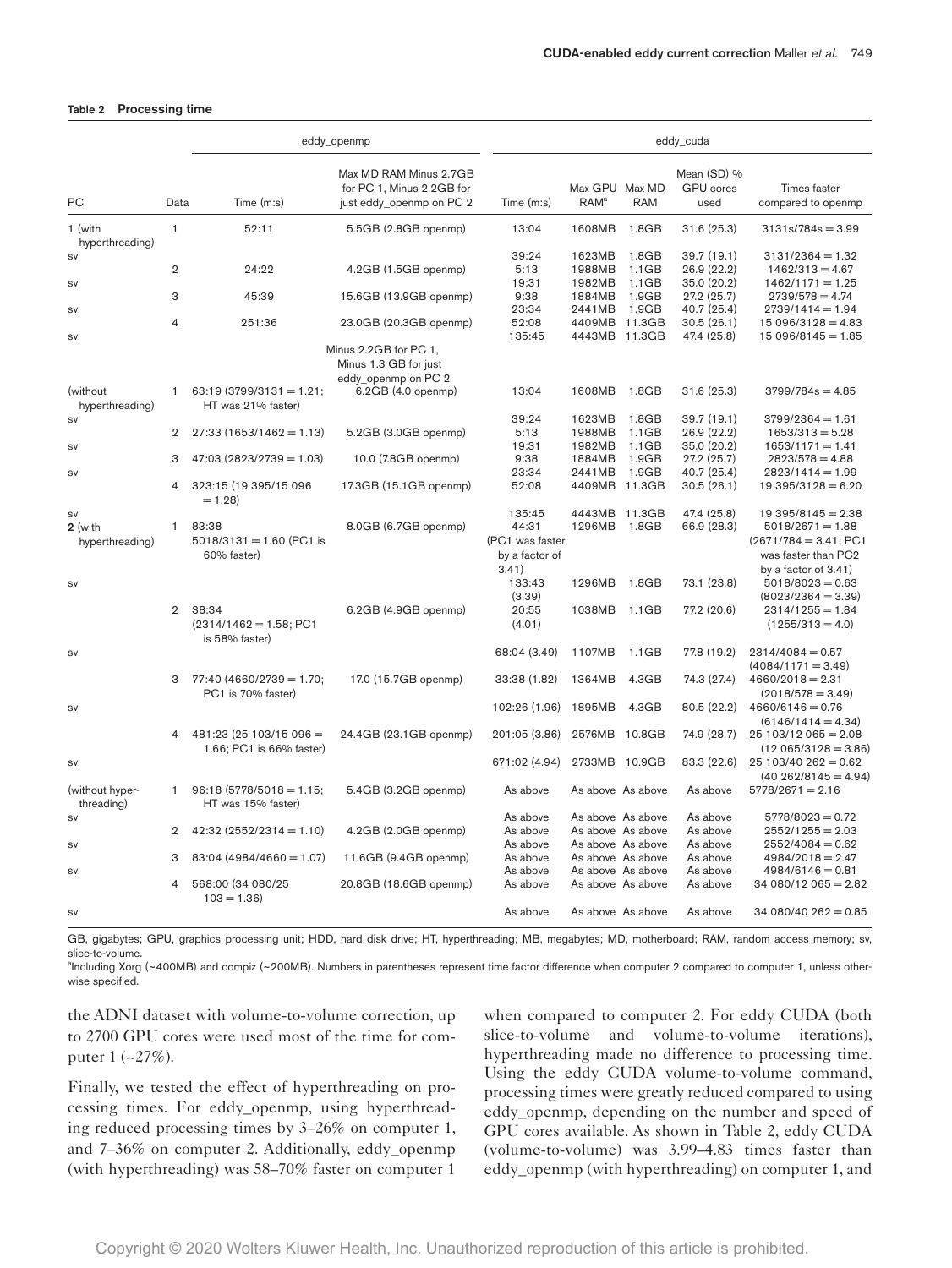<span id="page-4-0"></span>

Relative speed of the two computers when processing a small (ADNI) and large (HCP) dataset. s2v, slice-to-volume.

<span id="page-4-1"></span>

Processing times for Computers 1 and 2 700 Processing time, minutes Computer  $\frac{\boxtimes 1}{\boxtimes 2}$ 600 500 400 300 200 100 .<br>Milio 7777 D  $\bf{0}$ **ADNI, CUDA ADNI, CUDA HCP, CUDA** HCP, CUDA slice-to-volume slice-to-volume **Test dataset and eddy version** 

Time (minutes) for the two computers to process a small (ADNI) and large (HCP) dataset.

1.88–2.13 times faster on computer 2. For eddy\_cuda (slice-to-volume), processing time was 1.25–1.94 times faster than eddy\_openmp on computer 1. On computer 2, eddy\_cuda (volume-to-volume) processing time was 1.84–2.31 times faster than eddy\_openmp, and eddy\_ cuda (slice-to-volume) was between 0.57 and 0.76 of the speed – in other words, it was approximately 25–50% the speed of eddy\_openmp.

#### **Discussion**

The capability of neuroimaging researchers to gather and store large quantities of high-resolution image data has recently undergone rapid growth. The advent of 'big data', high-performance computing and large-scale replication analyses means that it is increasingly important that the tools we use are efficient and make the best possible use of available resources. We present data comparing three different configurations of CUDA-enabled eddy correction software across four datasets and on two hardware configurations with different levels of performance. We make four key observations: (1) CUDA-enabled eddy correction is much faster than the multiprocessor configuration, even accounting for the improvement provided by hyperthreading, (2) processing time is directly proportional to the input file size regardless of hardware or software configuration, (3) slice-to-volume processing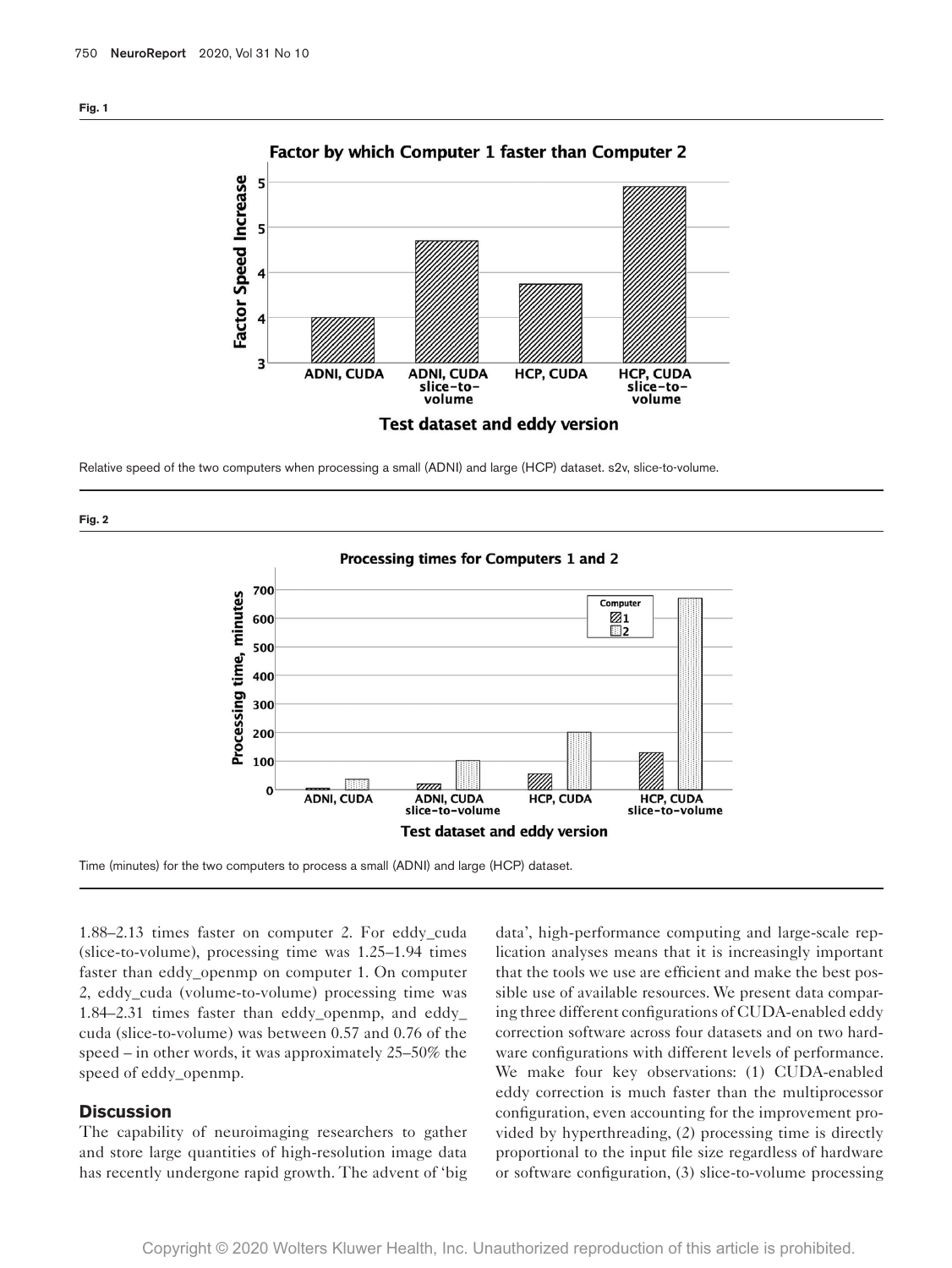<span id="page-5-0"></span>

# Percentage of GPU cores utilised for Computers 1 and 2

Percentage of GPU cores utilised during processing on both computers.

<span id="page-5-1"></span>



Number of GPU cores used during processing on computer 1.

approximately doubles processing time, and (4) greater hardware investment provides greater relative value for larger datasets.

CUDA has been implemented for an array of MRI applications, including image reconstruction [[9\]](#page-7-4), image filtering [\[10](#page-7-5)], creation of fibre orientation distributions [[11\]](#page-7-6), and dMRI tractography [\[12](#page-7-7)]. Those studies demonstrated that, depending on GPU specifications and whether they are individual or as part of a cluster, gains in speed can be in the range of a 100-fold. Our study used a single GPU in each computer and showed substantial gains in processing time. We find that eddy correction processing using CUDA and the standard volume-to-volume

approach was approximately 4–5 times faster than the multiprocessor version of eddy on a high-specification computer. On a more conventional computer, this difference was approximately two times. Since this mostly utilised the GPU (as only one CPU core was used), we expect that the largest explanatory factor is related to the graphic card specification. While almost 100% of the GPU cores on both computer graphic cards were used for brief moments, the mean was approximately 70% of the GPU cores used on computer 1 (which equates to 3584 cores) and around 90% of the GPU cores on computer 2 (which equates to 461 cores).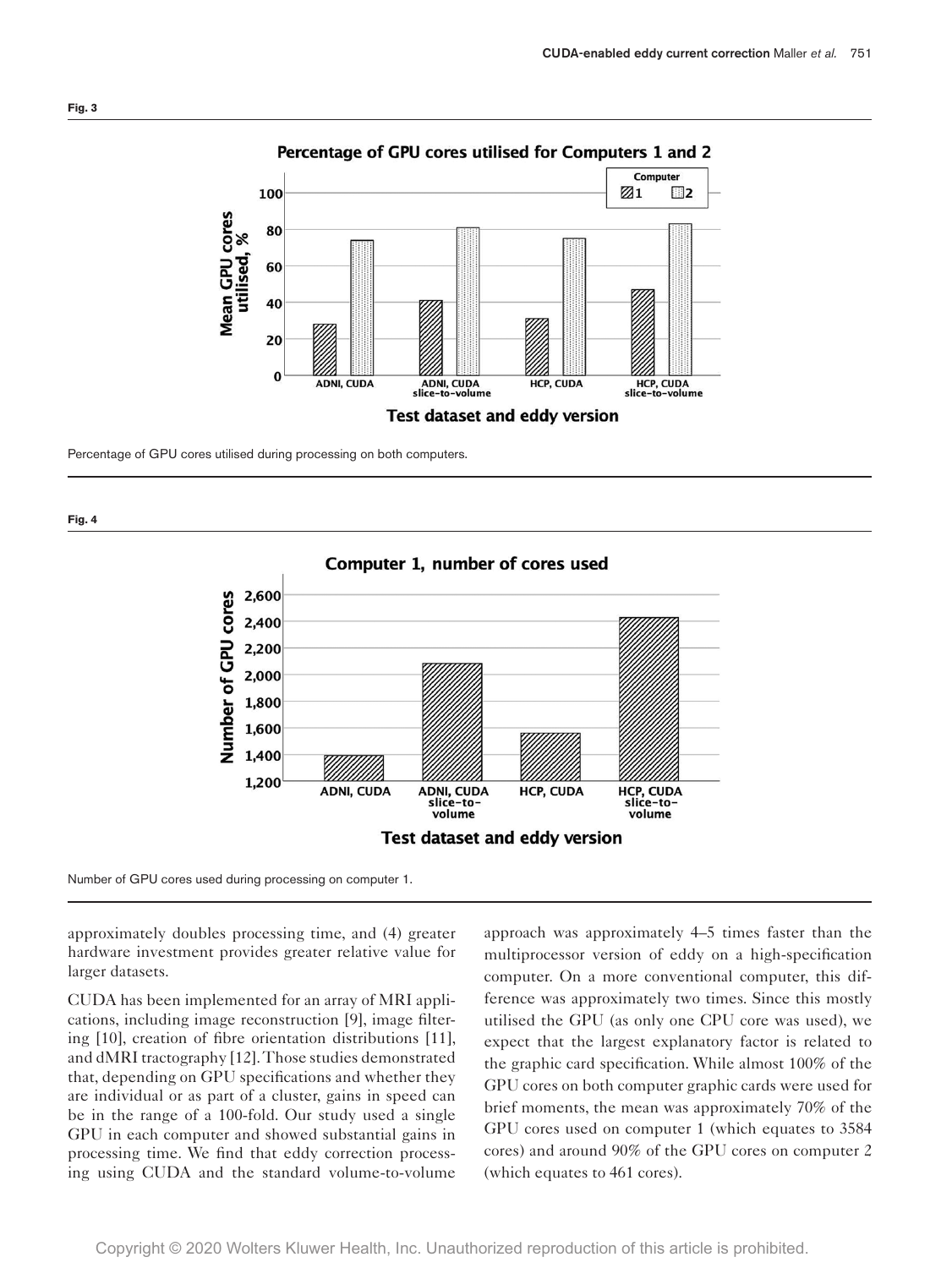A second factor relates to the speed of the CPU, RAM, and hard drive. Computer 1 was up to 70% faster than computer 2 when using multiprocessor eddy; therefore, while the total CPU speed (GHz) appeared to be similar, the architectures (and therefore specifications) of the CPUs were very different [\(Table 1\)](#page-2-0), the motherboard RAM ran at different speeds, and the read-write speeds of the hard drives were different. Collectively, this led to 70% greater processing speed for multiprocessor eddy correction. Based on our finding that hyperthreading improved processing time on both computers, we suggest that hyperthreading be activated when using eddy\_openmp.

Based on these results and considering that high-resolution multi-shell dMRI data (e.g. from the HCP) are becoming more widely used, we suggest that a graphics card with more than 4.5GB RAM and 3750 CUDA cores and a motherboard with at least 32GB RAM should be used in order to optimise processing speed.

This study has several limitations. First, from each data source, we only tested an individual subject, which may limit the generalisability of our findings; however, in terms of processing times, our results were consistent between across datasets in the context of the various computer configurations. We felt that testing the procedures with larger samples was not required as we did not intend to generate exact differences between the different analysis techniques, but rather, to provide an indication of where the differences lie and how these will effect processing time. These differences were quite clear cut using even three datasets, hence using more datasets was unlikely to further highlight these differences. Specifically, using the CUDA version of eddy is much faster than using the non-CUDA versions, and even when using the optional flag to correct for slice-to-slice variation was still very fast. We also tested only three different hardware and software configurations which cannot necessarily be extended to others (e.g. comparing a more extensive collection of Nvidia graphics cards in terms of CUDA core number, speed, GPU RAM, and bandwidth). While we did not test more than one graphics card in a single computer, it is possible to install two identical Nvidia cards and link them via a 'Scalable Link Interface'. This would provide twice the number of GPUs available for CUDA-enabled eddy processing, and therefore potentially reduce processing time further. We also did not investigate the impact of optional flags in eddy; for example, for quality checking and outlier replacement (--cnr\_maps to generate CNR maps, and --repol to replace outliers). These, and other optional flags, would require further processing time.

Using CUDA allows neuroscience questions to be answered more rapidly. In large samples, for example, a few hundred, using the CUDA version of eddy can complete the pre-processing in far less time, for example, days, or even weeks, than using the non-CUDA versions. Hence, data would be ready to be analysed earlier which would allow the neuroscience questions to be addressed more quickly. Furthermore, using the extra CUDA flag to correct for slice-to-slice motion results in more accurate motion correction which ultimately would translate to more accurate analyses to address the neuroscience questions.

We conclude that the CUDA implementation of eddy substantially reduces processing time for correction of dMRI data, even when performing slice-to-volume correction. The impact of GPU resources is large, and we have outlined recommended specifications for graphics cards and motherboard RAM necessary to efficiently reduce processing time. Given the large improvements in processing time and performance, it may be pertinent to create CUDA implementations of other common computing-intensive tasks in image processing.

## **Acknowledgements**

We thank Jeff Macintosh and Trong Dang and the other staff at the MRI facility at Macquarie Medical Imaging (New South Wales, Australia). S.M.G. acknowledges the support of the Parker-Hughes Bequest and the Frecker Family Bequest.

J.J.M., S.M.G., S.J.V. and T.W. designed the experiment and collected the data. All authors processed the data and conducted the data analysis. All authors were involved in the design of the imaging protocol and data acquisition. All authors contributed to each stage of manuscript drafting.

The data that support the findings of this study are available from the Human Connectome Project and the Alzheimer's Disease Neuroimaging Initiative but restrictions apply to the availability of these data, which were used under license for the current study, and so are not publicly available. Results are however available from the authors upon reasonable request.

#### **Conflicts of interest**

There are no conflicts of interest.

#### **References**

- <span id="page-6-0"></span>1 Gallichan D, Scholz J, Bartsch A, Behrens TE, Robson MD, Miller KL. Addressing a systematic vibration artifact in diffusion-weighted MRI. *Hum Brain Mapp* 2010; 31:193–202.
- <span id="page-6-1"></span>2 Andersson JL, Skare S, Ashburner J. How to correct susceptibility distortions in spin-echo echo-planar images: application to diffusion tensor imaging. *Neuroimage* 2003; 20:870–888.
- <span id="page-6-2"></span>3 Andersson JLR, Sotiropoulos SN. An integrated approach to correction for off-resonance effects and subject movement in diffusion MR imaging. *Neuroimage* 2016; 125:1063–1078.
- <span id="page-6-3"></span>4 Andersson JLR, Graham MS, Drobnjak I, Zhang H, Filippini N, Bastiani M. Towards a comprehensive framework for movement and distortion correction of diffusion MR images: within volume movement. *Neuroimage* 2017; 152:450–466.